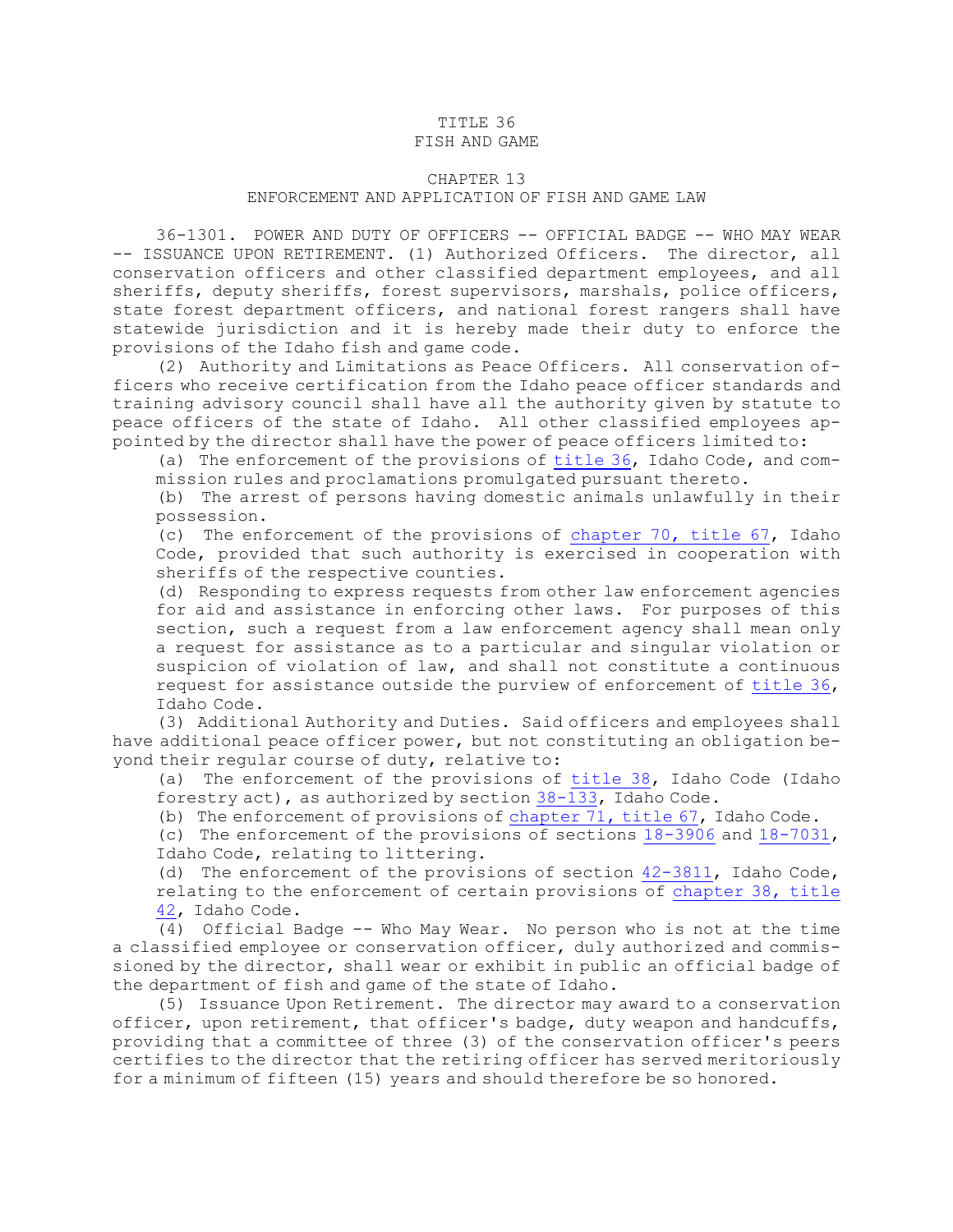[36-1301, added 1976, ch. 95, sec. 2, p. 359; am. 1979, ch. 134, sec. 1, p. 429; am. 1980, ch. 331, sec. 1, p. 854; am. 1988, ch. 265, sec. 567, p. 866; am. 1992, ch. 81, sec. 32, p. 245; am. 1998, ch. 170, sec. 10, p. 584; am. 2005, ch. 33, sec. 1, p. 147.]

36-1302. ARRESTS -- JURISDICTION -- BAIL -- TRIAL. (a) Arrests -- Citations. All arrests pursuant to the provisions of [title](https://legislature.idaho.gov/statutesrules/idstat/Title36/T36) 36, Idaho Code, may be effected by:

1. Taking the offender into custody for immediate appearance before any magistrate of the state having jurisdiction over the alleged offense; or

2. Issuing <sup>a</sup> citation to the offender to appear before such magistrate.

(A) Said citation shall bear the name and address of the offender, the date, time and place for his appearance before <sup>a</sup> magistrate, the offense charged, the approximate location where and the approximate time when the offense was committed and other such essential descriptive information related to the offense as prescribed by the director.

(B) <sup>A</sup> citation shall be issued only by mutual agreement of the officer and the accused as evidenced by both their signatures on said citation. The citation shall specify appearance before <sup>a</sup> magistrate court having jurisdiction over the alleged offense in any county mutually agreed to be convenient. The accused shall be given <sup>a</sup> copy thereof and thereupon may be released from custody.

(C) No accused shall fail to appear at the time and place specified in the citation. Any such failure to appear shall be cause for issuance of <sup>a</sup> warrant for his arrest.

(b) Actions -- How Brought. All actions brought for violation of the provisions of this title shall be in the name of the state of Idaho and shall be prosecuted by an attorney representing the county having jurisdiction.

(c) Bond -- Waiver of Trial -- Guilty Plea. For the purpose of posting bail bonds or cash bail, waivers of trial or entering pleas of guilty, the officer shall take the defendant before any magistrate or other designated person within the state who has sufficient jurisdiction to accept the bond, waiver, or plea.

(d) Trial. Upon <sup>a</sup> plea of not guilty by the defendant before <sup>a</sup> court in <sup>a</sup> county other than where the offense was committed, the action shall be returned for trial to <sup>a</sup> court in the county where the offense is alleged to have occurred.

[36-1302, added 1976, ch. 95, sec. 2, p. 360; am. 1992, ch. 81, sec. 33, p. 246.]

36-1304. SEIZURE OF EQUIPMENT AND WILDLIFE. (a) Seizure of Evidence -- Confiscation of Unlawfully Used Equipment. The director and all other officers empowered to enforce fish and game laws are hereby authorized at any time to seize and hold as evidence any powder, explosives, lime, toxicants, drugs, spears, traps, snares, guns, tackle, nets, seines or any other hunting, trapping or fishing equipment or devices used in the commission of <sup>a</sup> violation of any provisions of this title or rules or proclamations promulgated pursuant thereto, provided that all lawful traps, guns, spears, tackle, nets and seines taken from the possession of any person arrested for <sup>a</sup> violation of this title and held as evidence in any prosecution resulting from such arrest shall not be subject to confiscation but the same shall be returned to the person from whom taken when no longer needed as evidence. Provided, however, if it appears from the evidence before the magistrate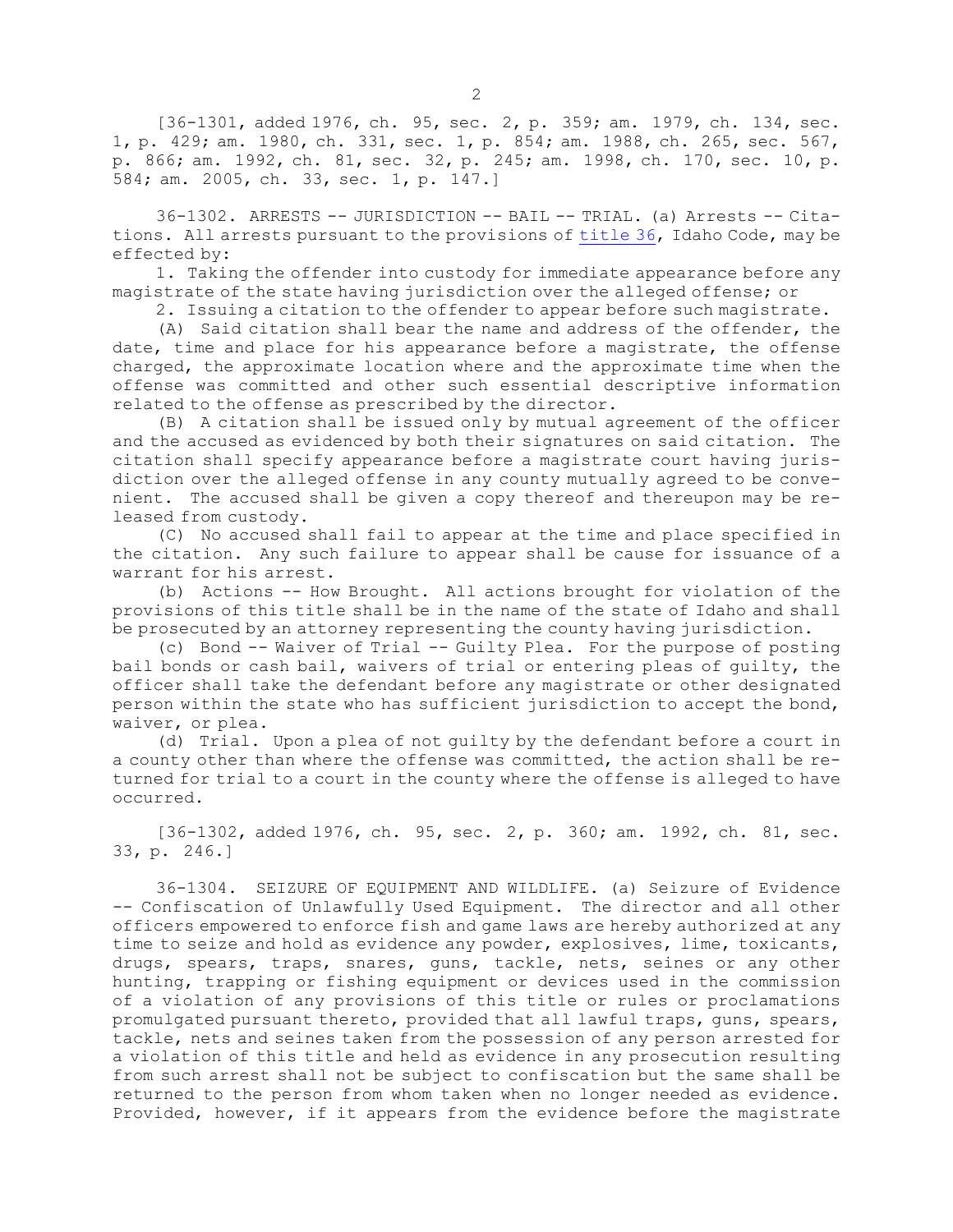hearing the case that the powder, explosive, lime, toxicants, drugs, or other unlawful means and devices were used or were about to be used for the unlawful taking or killing of wildlife, said magistrate shall order the same confiscated and sold by the director at public sale, the proceeds therefrom turned into the fish and game account. Any guns, fishing tackle, nets, traps or other equipment used in the taking of wildlife unlawfully and for which no lawful owner can be determined or any such equipment seized as evidence in <sup>a</sup> case and for which an owner is known, if not claimed within six (6) months following the final disposition of the case in question, shall be deemed to be the property of the fish and game department; provided, that this shall not occur unless written notice is given to the lawful owner, when known, by registered mail to his last known address within thirty (30) days after the final disposition of the case. Equipment so obtained may be sold by the department unless it would be unlawful for the general public to own or possess such equipment. Any proceeds from the sale of such equipment that would be lawful for the general public to own or possess, shall be deposited in the fish and game account.

(b) Unlawfully Taken Wildlife -- Seizure, Confiscation, Disposition.

(i) The director or any other officer empowered to enforce the fish and game laws may at any time seize and take into his custody any wildlife or any portion thereof which may have been taken unlawfully, or which may be unlawfully in the possession of any person. If it appears from the evidence before the magistrate hearing the case that said wildlife was unlawfully taken, the magistrate shall:

1. Order the same confiscated or sold by the director and the proceeds deposited in the fish and game account; or

2. In his discretion, order such confiscated wildlife given to <sup>a</sup> designated tax-supported, nonprofit or charitable institution or indigent person.

(ii) Any person having unlawfully taken wildlife that is the subject of <sup>a</sup> sale by the director shall be prohibited from purchasing the unlawfully taken wildlife or any portion thereof. Provided further, no person shall knowingly purchase unlawfully taken wildlife or any portion thereof on behalf of any person who has unlawfully taken the wildlife that is the subject of the sale. Any violation of this subsection (b)(ii) shall be considered an illegal purchase or offer to purchase wildlife, or parts thereof, which has been unlawfully killed or taken.

(c) Unclaimed Wildlife -- Seizure, Disposition. All carcasses, hides, pelts or portions of any wildlife protected by the provisions of this title which are deemed to be unclaimed or abandoned may be seized by the director or any other officer empowered to enforce game laws and, upon being so seized, the director shall:

> 1. Sell same at public or private sale and deposit the proceeds therefrom in the fish and game account.

> 2. In his discretion, order such wildlife to be given to <sup>a</sup> designated tax-supported nonprofit or charitable institution or indigent person.

(d) Receipt Required. <sup>A</sup> written receipt must be executed for all equipment or wildlife disposed of in accordance with the provisions of this section.